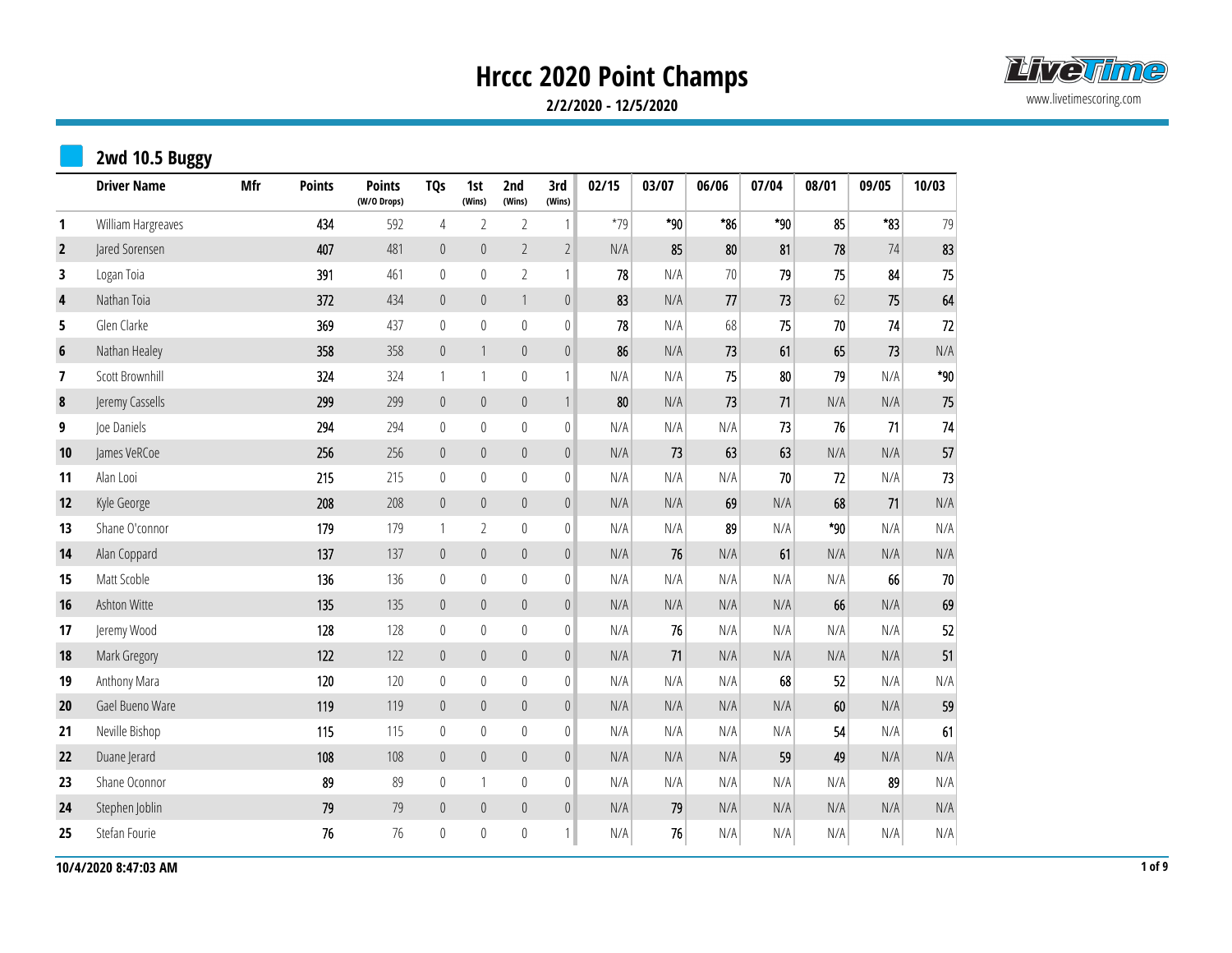

| 26             | Rudie Du Preez       |     | 62            | 62            | $\boldsymbol{0}$ | $\mathbb O$    | $\mathbb{0}$     | $\boldsymbol{0}$ | N/A   | N/A   | 62    | N/A   | N/A   | N/A   | N/A    |
|----------------|----------------------|-----|---------------|---------------|------------------|----------------|------------------|------------------|-------|-------|-------|-------|-------|-------|--------|
| 27             | Jonty Taylor         |     | 61            | 61            | $\mathbf 0$      | $\pmb{0}$      | $\boldsymbol{0}$ | $\boldsymbol{0}$ | N/A   | N/A   | 61    | N/A   | N/A   | N/A   | N/A    |
| 28             | Jayden Chitty        |     | 56            | 56            | $\boldsymbol{0}$ | $\mathbf 0$    | $\mathbb O$      | $\boldsymbol{0}$ | N/A   | N/A   | N/A   | N/A   | 56    | N/A   | N/A    |
| 29             | David Ward           |     | 56            | 56            | $\mathbf 0$      | $\mathbb O$    | $\boldsymbol{0}$ | $\mathbb O$      | N/A   | N/A   | N/A   | N/A   | N/A   | N/A   | 56     |
| 30             | Pang Pang Zhu        |     | 53            | 53            | $\boldsymbol{0}$ | $\mathbb O$    | $\mathbb O$      | $\boldsymbol{0}$ | N/A   | N/A   | N/A   | N/A   | N/A   | N/A   | 53     |
| 31             | Alex Cordes          |     | 52            | 52            | $\mathbf 0$      | $\mathbf{0}$   | $\boldsymbol{0}$ | $\boldsymbol{0}$ | N/A   | N/A   | N/A   | N/A   | 52    | N/A   | N/A    |
| 32             | Derrick Yao          |     | 51            | 51            | $\boldsymbol{0}$ | $\mathbb O$    | $\mathbb O$      | $\mathbb O$      | N/A   | N/A   | N/A   | N/A   | N/A   | N/A   | 51     |
| 33             | Chris Ware           |     | 48            | 48            | $\boldsymbol{0}$ | $\pmb{0}$      | $\boldsymbol{0}$ | $\boldsymbol{0}$ | N/A   | N/A   | N/A   | N/A   | 48    | N/A   | N/A    |
| 34             | Matt Wimot           |     | 48            | 48            | $\boldsymbol{0}$ | $\mathbf 0$    | $\mathbb O$      | $\boldsymbol{0}$ | N/A   | N/A   | N/A   | N/A   | 48    | N/A   | N/A    |
| 35             | Taylor Wilmot        |     | 46            | 46            | $\bf{0}$         | $\mathbf{0}$   | $\bf 0$          | $\boldsymbol{0}$ | N/A   | N/A   | N/A   | N/A   | 46    | N/A   | N/A    |
| 36             | James Fleet          |     | 45            | 45            | $\pmb{0}$        | $\mathbb O$    | $\mathbf 0$      | $\mathbf 0$      | N/A   | N/A   | N/A   | N/A   | 45    | N/A   | N/A    |
|                | 2wd 10.5 Truck       |     |               |               |                  |                |                  |                  |       |       |       |       |       |       |        |
|                | <b>Driver Name</b>   | Mfr | <b>Points</b> | <b>Points</b> | <b>TQs</b>       | 1st            | 2nd              | 3rd              | 02/15 | 03/07 | 06/06 | 07/04 | 08/01 | 09/05 | 10/03  |
|                |                      |     |               | (W/O Drops)   |                  | (Wins)         | (Wins)           | (Wins)           |       |       |       |       |       |       |        |
| 1              | <b>Bob Coleman</b>   |     | 439           | 521           | $\overline{2}$   | $\overline{3}$ | $\overline{2}$   | $\boldsymbol{0}$ | N/A   | 85    | 89    | *90   | 82    | *90   | 85     |
| $\overline{2}$ | Shane Gunn           |     | 423           | 499           | $\overline{2}$   | $\mathbf{1}$   | $\mathfrak{Z}$   | $\mathbf 0$      | N/A   | *90   | *86   | 78    | 84    | 85    | 76     |
| 3              | James VeRCoe         |     | 313           | 313           | $\boldsymbol{0}$ | $\mathbf{0}$   | $\boldsymbol{0}$ | $\mathfrak{Z}$   | N/A   | 81    | 81    | 79    | N/A   | N/A   | $72\,$ |
| 4              | Ashton Witte         |     | 180           | 180           | $\overline{2}$   | $\overline{2}$ | $\pmb{0}$        | $\boldsymbol{0}$ | N/A   | N/A   | N/A   | N/A   | $*90$ | N/A   | $*90$  |
| 5              | Shaun Gregory        |     | 158           | 158           | $\mathbb O$      | $\mathbf{0}$   | 0                | $\mathbf{1}$     | N/A   | N/A   | N/A   | N/A   | N/A   | 81    | $77\,$ |
| 6              | Gael Bueno Ware      |     | 148           | 148           | $\boldsymbol{0}$ | $\mathbb O$    | $\mathbb{0}$     | $\mathbb O$      | N/A   | N/A   | N/A   | N/A   | 78    | N/A   | $70\,$ |
| 7              | Shane Gollop         |     | 85            | 85            | $\boldsymbol{0}$ | 0              | 1                | $\mathbf 0$      | N/A   | N/A   | N/A   | 85    | N/A   | N/A   | N/A    |
| $\pmb{8}$      | Amy Joblin           |     | 78            | 78            | $\boldsymbol{0}$ | $\theta$       | $\mathbb O$      | $\boldsymbol{0}$ | N/A   | 78    | N/A   | N/A   | N/A   | N/A   | N/A    |
| 9              | Luke Underwood       |     | 78            | 78            | $\boldsymbol{0}$ | $\mathbb O$    | $\mathbf 0$      | $\bf{0}$         | N/A   | N/A   | 78    | N/A   | N/A   | N/A   | N/A    |
| 10             | <b>Braedon Clark</b> |     | 78            | 78            | $\pmb{0}$        | $\theta$       | $\pmb{0}$        | $\pmb{0}$        | N/A   | N/A   | N/A   | 78    | N/A   | N/A   | N/A    |
| 11             | Alan Looi            |     | 78            | 78            | $\mathbb O$      | $\mathbf{0}$   | $\mathbf 0$      | $\mathbb O$      | N/A   | N/A   | N/A   | N/A   | N/A   | N/A   | 78     |
| 12             | Neville Bishop       |     | 77            | 77            | $\boldsymbol{0}$ | $\mathbb O$    | $\mathbb{0}$     | $\mathbf{1}$     | N/A   | N/A   | N/A   | N/A   | N/A   | N/A   | $77\,$ |
| 13             | Jeremy Wood          |     | 69            | 69            | $\mathbf 0$      | 0              | $\bf 0$          | $\mathbf 0$      | N/A   | N/A   | N/A   | N/A   | N/A   | N/A   | 69     |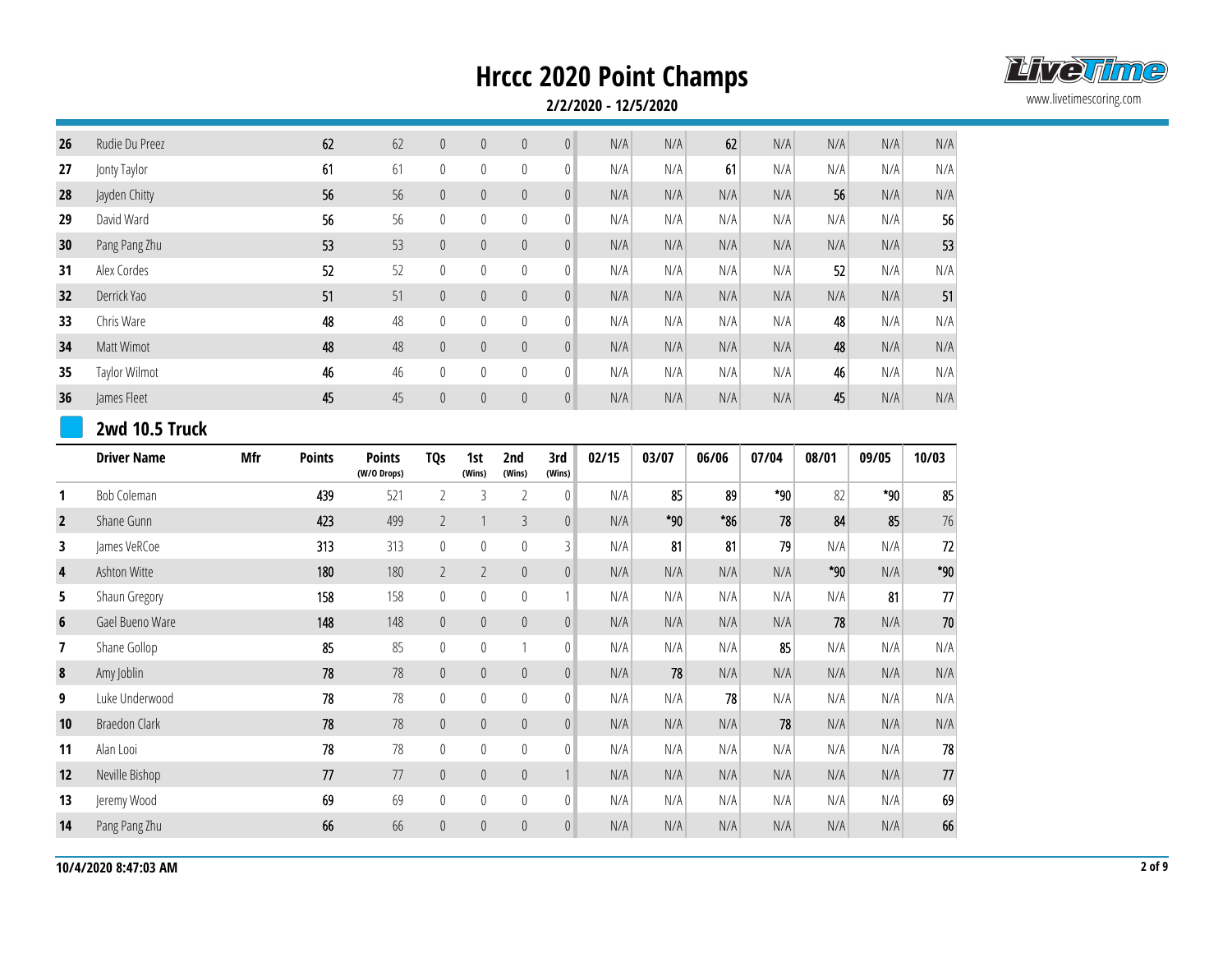

|                | 2wd 17.5 Buggy           |            |               |                              |                  |                  |                  |                  |       |       |       |       |       |       |        |
|----------------|--------------------------|------------|---------------|------------------------------|------------------|------------------|------------------|------------------|-------|-------|-------|-------|-------|-------|--------|
|                | <b>Driver Name</b>       | <b>Mfr</b> | <b>Points</b> | <b>Points</b><br>(W/O Drops) | <b>TQs</b>       | 1st<br>(Wins)    | 2nd<br>(Wins)    | 3rd<br>(Wins)    | 02/15 | 03/07 | 06/06 | 07/04 | 08/01 | 09/05 | 10/03  |
| $\mathbf{1}$   | Shane Gollop             |            | 433           | 433                          | 5                | $\mathfrak{Z}$   | $\overline{1}$   | $\pmb{0}$        | $*77$ | N/A   | $*90$ | $*90$ | N/A   | $*86$ | $*90$  |
| $\overline{2}$ | Aiden Gregory            |            | 425           | 580                          | $\mathbf{1}$     | $\mathbf{1}$     | $\mathfrak{Z}$   | $\mathbf{1}$     | 79    | 89    | 80    | 85    | $*86$ | 76    | 85     |
| 3              | <b>Braedon Clark</b>     |            | 419           | 572                          | 1                | $\mathbf{1}$     | $\mathbf{1}$     | $\mathsf 3$      | 89    | $*86$ | 74    | 81    | 82    | 79    | 81     |
| $\pmb{4}$      | Kayne Stringer           |            | 389           | 462                          | $\pmb{0}$        | $\mathbf{1}$     | $\mathbf{1}$     | $\mathbf 0$      | 80    | N/A   | 73    | 75    | 73    | 84    | $77\,$ |
| 5              | Bob Coleman              |            | 383           | 528                          | $\boldsymbol{0}$ | $\pmb{0}$        | $\boldsymbol{0}$ | $\boldsymbol{0}$ | 76    | 76    | 70    | 78    | 76    | 77    | 75     |
| 6              | Brandon Hodge            |            | 374           | 509                          | $\pmb{0}$        | $\mathbb O$      | $\mathbb O$      | $\mathbf{1}$     | 77    | 76    | 73    | 63    | 74    | 74    | $72$   |
| 7              | Wayne Shanks             |            | 342           | 466                          | $\bf{0}$         | $\bf{0}$         | $\mathbf 0$      | $\boldsymbol{0}$ | 67    | 73    | 62    | 67    | 67    | 68    | 62     |
| 8              | Rory Smith               |            | 332           | 332                          | $\boldsymbol{0}$ | $\theta$         | $\mathbb O$      | $\boldsymbol{0}$ | 62    | 79    | 71    | N/A   | 60    | N/A   | 60     |
| 9              | Mike Russell             |            | 327           | 327                          | $\bf{0}$         | $\pmb{0}$        | $\boldsymbol{0}$ | $\boldsymbol{0}$ | N/A   | 68    | 63    | 67    | 65    | 64    | N/A    |
| 10             | Shaun Gregory            |            | 314           | 425                          | $\pmb{0}$        | $\mathbb O$      | $\mathbb O$      | $\boldsymbol{0}$ | 64    | 68    | 61    | 56    | 55    | 57    | 64     |
| 11             | Graeme McDougal          |            | 312           | 312                          | 0                | 1                | 1                | $\boldsymbol{0}$ | 68    | N/A   | 85    | 71    | 88    | N/A   | N/A    |
| 12             | Ben Hansen               |            | 303           | 303                          | $\pmb{0}$        | $\theta$         | $\mathbb O$      | $\boldsymbol{0}$ | 77    | 76    | 75    | 75    | N/A   | N/A   | N/A    |
| 13             | Dean Evans               |            | 293           | 293                          | $\mathbb{0}$     | $\boldsymbol{0}$ | $\mathbb O$      | $\boldsymbol{0}$ | N/A   | N/A   | 69    | 71    | 77    | 76    | N/A    |
| 14             | Dylan Toia               |            | 289           | 325                          | $\boldsymbol{0}$ | $\mathbb O$      | $\mathbb O$      | $\mathbf 0$      | 58    | N/A   | 58    | 53    | 36    | 62    | 58     |
| 15             | Jeff Birse               |            | 251           | 251                          | $\boldsymbol{0}$ | $\boldsymbol{0}$ | $\boldsymbol{0}$ | $\boldsymbol{0}$ | N/A   | N/A   | 56    | 62    | 67    | 66    | N/A    |
| 16             | Ethan Scothern           |            | 241           | 282                          | $\pmb{0}$        | $\mathbb O$      | $\mathbb O$      | $\mathbf 0$      | 50    | 50    | 41    | N/A   | 47    | 46    | 48     |
| 17             | Daniel Curran            |            | 211           | 211                          | $\mathbf 0$      | $\pmb{0}$        | $\mathbf 0$      | $\boldsymbol{0}$ | N/A   | N/A   | 41    | 44    | 43    | 44    | 39     |
| 18             | Bryan Jordan             |            | 198           | 198                          | $\pmb{0}$        | $\pmb{0}$        | $\boldsymbol{0}$ | $\mathbf 0$      | 57    | 60    | N/A   | N/A   | 30    | N/A   | 51     |
| 19             | Rudie Du Preez           |            | 195           | 195                          | $\boldsymbol{0}$ | $\pmb{0}$        | $\boldsymbol{0}$ | $\boldsymbol{0}$ | N/A   | N/A   | N/A   | 59    | 64    | N/A   | $72\,$ |
| 20             | Jo Scothern              |            | 194           | 194                          | $\boldsymbol{0}$ | $\mathbb O$      | $\mathbf 0$      | $\mathbf 0$      | 52    | 52    | N/A   | N/A   | N/A   | 45    | 45     |
| 21             | Jonty Taylor             |            | 191           | 191                          | $\boldsymbol{0}$ | $\pmb{0}$        | $\mathbf 0$      | $\boldsymbol{0}$ | N/A   | N/A   | N/A   | 47    | 34    | 55    | 55     |
| 22             | Jason Redwood            |            | 190           | 190                          | $\mathbb O$      | $\theta$         | $\mathbb O$      | $\boldsymbol{0}$ | N/A   | N/A   | N/A   | 55    | 67    | N/A   | 68     |
| 23             | Cohen Taylor             |            | 175           | 175                          | $\mathbf 0$      | $\pmb{0}$        | $\mathbf 0$      | $\boldsymbol{0}$ | N/A   | N/A   | 47    | 39    | 30    | 59    | N/A    |
| 24             | Ross Webster             |            | 168           | 168                          | $\pmb{0}$        | $\mathbf 0$      | $\mathbb O$      | $\boldsymbol{0}$ | 59    | N/A   | N/A   | 56    | 53    | N/A   | N/A    |
| 25             | <b>Bernard Cristobal</b> |            | 162           | 162                          | $\mathbf 0$      | $\boldsymbol{0}$ | $\boldsymbol{0}$ | $\boldsymbol{0}$ | N/A   | N/A   | 53    | 52    | N/A   | 57    | N/A    |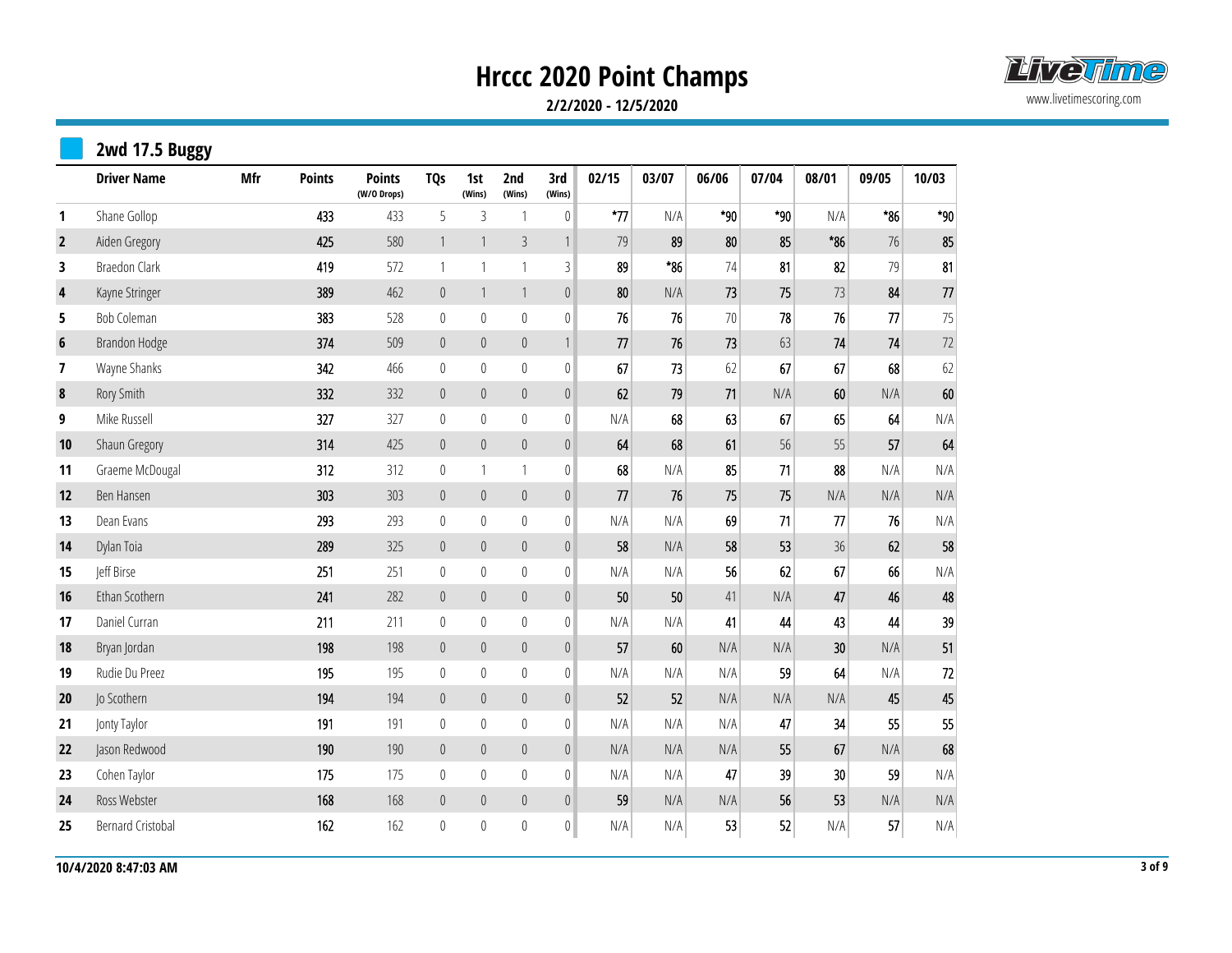

| 26 | Matt Paul              | 157 | 157 | $\mathbb O$      | $\boldsymbol{0}$ | $\mathbb O$      | $\mathbb O$  | N/A | N/A | 48  | 43  | 21  | N/A | 45     |
|----|------------------------|-----|-----|------------------|------------------|------------------|--------------|-----|-----|-----|-----|-----|-----|--------|
| 27 | Kris Adriaansz         | 145 | 145 | $\pmb{0}$        | 0                | $\mathbf 0$      | 0            | N/A | N/A | N/A | 46  | 48  | N/A | 51     |
| 28 | Hayden Moorhouse       | 140 | 140 | $\theta$         | $\boldsymbol{0}$ | $\mathbb O$      | $\mathbf 0$  | N/A | N/A | 44  | N/A | 46  | 50  | N/A    |
| 29 | Alexander Stephens     | 139 | 139 | $\mathbb O$      | $\boldsymbol{0}$ | $\boldsymbol{0}$ | $\pmb{0}$    | 70  | 69  | N/A | N/A | N/A | N/A | N/A    |
| 30 | Rowan Lea              | 138 | 138 | $\mathbb O$      | $\pmb{0}$        | $\mathbb O$      | $\pmb{0}$    | N/A | N/A | 53  | N/A | 33  | 52  | N/A    |
| 31 | Gavin Davidson         | 128 | 128 | $\mathbb O$      | $\mathbf{0}$     | $\mathbb{0}$     | $\mathbf{0}$ | N/A | N/A | N/A | N/A | 56  | N/A | $72\,$ |
| 32 | Chris Lea              | 125 | 125 | $\mathbb O$      | $\boldsymbol{0}$ | $\mathbb O$      | $\mathbb O$  | N/A | N/A | 49  | N/A | 31  | 45  | N/A    |
| 33 | Ollie Gregory          | 117 | 117 | $\mathbb O$      | $\mathbf{0}$     | $\mathbf 0$      | $\pmb{0}$    | N/A | 62  | N/A | N/A | N/A | N/A | 55     |
| 34 | Lindsey Carew          | 94  | 94  | $\mathbb O$      | $\theta$         | $\mathbb O$      | $\theta$     | N/A | 63  | N/A | N/A | 31  | N/A | N/A    |
| 35 | Craig Snowdon          | 85  | 85  | $\mathbb O$      | $\boldsymbol{0}$ | $\boldsymbol{0}$ | $\pmb{0}$    | N/A | 49  | N/A | 36  | N/A | N/A | N/A    |
| 36 | Dan VeRCoe             | 81  | 81  | $\mathbb O$      | $\theta$         | $\boldsymbol{0}$ | $\mathbb O$  | N/A | N/A | N/A | 39  | N/A | N/A | 42     |
| 37 | Mason Carew            | 80  | 80  | $\mathbb O$      | $\mathbf{0}$     | $\mathbb{0}$     | $\mathbf{0}$ | N/A | 56  | N/A | N/A | 24  | N/A | N/A    |
| 38 | Jeremy Cassells        | 74  | 74  | $\mathbb O$      | $\boldsymbol{0}$ | $\mathbb O$      | $\mathbb O$  | N/A | N/A | N/A | N/A | N/A | 74  | N/A    |
| 39 | Mike Peck              | 68  | 68  | $\boldsymbol{0}$ | $\mathbf{0}$     | $\mathbf 0$      | $\mathbf{0}$ | N/A | N/A | N/A | N/A | N/A | N/A | 68     |
| 40 | Joe Gregory            | 57  | 57  | $\boldsymbol{0}$ | $\theta$         | $\mathbb O$      | $\mathbb O$  | N/A | 57  | N/A | N/A | N/A | N/A | N/A    |
| 41 | Troy McKinlay          | 56  | 56  | $\boldsymbol{0}$ | $\mathbf{0}$     | $\mathbb{0}$     | $\mathbf{0}$ | N/A | N/A | N/A | N/A | 56  | N/A | N/A    |
| 42 | <b>Travis Cassells</b> | 54  | 54  | $\mathbb O$      | $\pmb{0}$        | $\mathbf 0$      | $\mathbb O$  | 54  | N/A | N/A | N/A | N/A | N/A | N/A    |
| 43 | Daniel Vercoe          | 49  | 49  | $\boldsymbol{0}$ | $\mathbf{0}$     | $\mathbb{0}$     | $\mathbf 0$  | N/A | 49  | N/A | N/A | N/A | N/A | N/A    |
| 44 | Richard Adams          | 46  | 46  | $\mathbb O$      | $\boldsymbol{0}$ | $\mathbb O$      | $\mathbb O$  | N/A | N/A | N/A | N/A | 46  | N/A | N/A    |
| 45 | Steve Moorhouse        | 40  | 40  | $\boldsymbol{0}$ | $\boldsymbol{0}$ | $\bf 0$          | $\mathbb{0}$ | N/A | N/A | N/A | N/A | N/A | 40  | N/A    |
| 46 | Rob Davies             | 39  | 39  | $\mathbb O$      | $\boldsymbol{0}$ | $\mathbb O$      | $\mathbb O$  | N/A | N/A | N/A | N/A | N/A | N/A | 39     |
| 47 | Hayden Jarmey          | 35  | 35  | $\boldsymbol{0}$ | $\mathbf{0}$     | $\mathbb{0}$     | $\mathbf{0}$ | N/A | 35  | N/A | N/A | N/A | N/A | N/A    |
| 48 | Chris Cordes           | 34  | 34  | $\mathbb O$      | $\boldsymbol{0}$ | $\mathbb O$      | $\mathbb{0}$ | N/A | N/A | N/A | N/A | 34  | N/A | N/A    |
| 49 | Luke Underwood         | 28  | 28  | $\boldsymbol{0}$ | $\boldsymbol{0}$ | $\bf 0$          | $\bf 0$      | N/A | N/A | N/A | N/A | 28  | N/A | N/A    |
| 50 | <b>Brad Curran</b>     | 22  | 22  | $\theta$         | $\Omega$         | $\overline{0}$   | $\mathbf{0}$ | N/A | N/A | N/A | N/A | 22  | N/A | N/A    |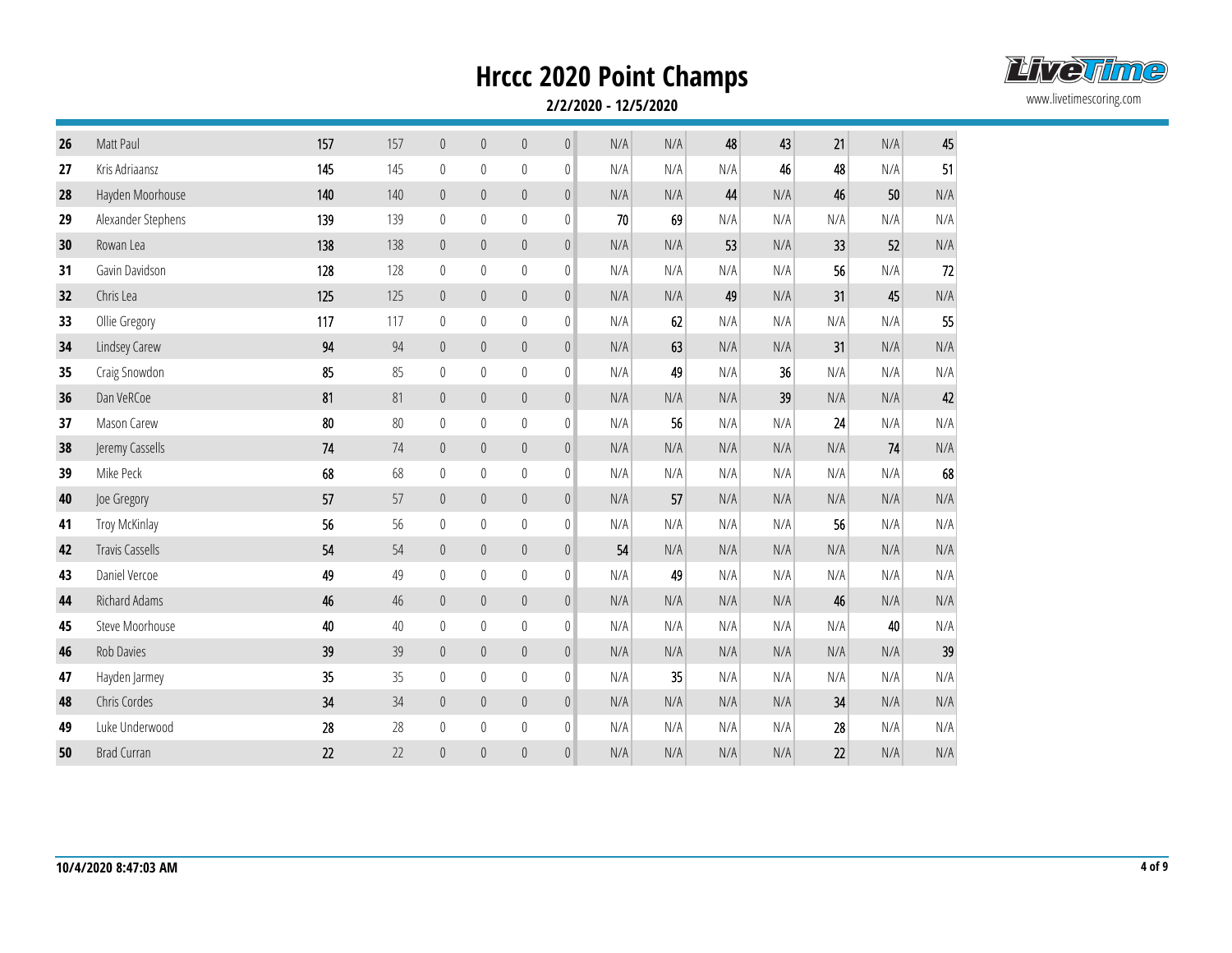

|                         | 2wd 17.5 Truck           |            |               |                              |                  |                  |                  |                  |       |       |       |       |       |       |        |
|-------------------------|--------------------------|------------|---------------|------------------------------|------------------|------------------|------------------|------------------|-------|-------|-------|-------|-------|-------|--------|
|                         | <b>Driver Name</b>       | <b>Mfr</b> | <b>Points</b> | <b>Points</b><br>(W/O Drops) | <b>TQs</b>       | 1st<br>(Wins)    | 2nd<br>(Wins)    | 3rd<br>(Wins)    | 02/15 | 03/07 | 06/06 | 07/04 | 08/01 | 09/05 | 10/03  |
| 1                       | Brandon Hodge            |            | 440           | 608                          | $\mathfrak{Z}$   | $\mathfrak{Z}$   | $\overline{2}$   | $\mathbb O$      | 85    | $*90$ | 83    | 85    | $*90$ | 85    | $*90$  |
| $\overline{2}$          | Kayne Stringer           |            | 427           | 507                          | 3                | $\overline{2}$   | $\mathbf{1}$     | $\overline{2}$   | $*90$ | N/A   | 82    | *83   | 80    | $*90$ | 82     |
| 3                       | Rory Smith               |            | 412           | 488                          | 1                | 1                | $\mathbf{1}$     | $\mathbf{1}$     | 81    | 85    | $*90$ | 76    | 76    | N/A   | $80\,$ |
| $\overline{\mathbf{4}}$ | Wayne Shanks             |            | 391           | 543                          | $\boldsymbol{0}$ | $\boldsymbol{0}$ | $\mathbb O$      | $\sqrt{2}$       | 76    | 77    | 77    | 76    | 78    | 79    | 80     |
| 5                       | Mike Russell             |            | 387           | 387                          | $\boldsymbol{0}$ | $\mathbf 0$      | $\boldsymbol{0}$ | $\mathbf{1}$     | N/A   | 77    | 78    | 76    | 76    | 80    | N/A    |
| 6                       | Tony Kerkhof             |            | 338           | 338                          | $\boldsymbol{0}$ | $\boldsymbol{0}$ | $\mathbb O$      | $\mathbf 0$      | N/A   | N/A   | 70    | 70    | 61    | 71    | 66     |
| 7                       | Bryan Jordan             |            | 286           | 286                          | $\boldsymbol{0}$ | $\mathbf 0$      | $\mathbb O$      | $\pmb{0}$        | 74    | 73    | N/A   | N/A   | 67    | N/A   | 72     |
| 8                       | Jonty Taylor             |            | 222           | 222                          | $\mathbb O$      | $\boldsymbol{0}$ | $\boldsymbol{0}$ | $\boldsymbol{0}$ | N/A   | N/A   | N/A   | 72    | N/A   | 76    | 74     |
| 9                       | Chris Lea                |            | 213           | 213                          | $\boldsymbol{0}$ | $\mathbb O$      | $\mathbb O$      | $\mathbf 0$      | N/A   | N/A   | 72    | N/A   | 70    | 71    | N/A    |
| 10                      | Hayden Skipworth         |            | 207           | 207                          | $\mathbb O$      | $\boldsymbol{0}$ | $\mathbf 0$      | $\boldsymbol{0}$ | N/A   | N/A   | N/A   | 67    | 67    | 73    | N/A    |
| 11                      | Daniel Curran            |            | 199           | 199                          | $\bf{0}$         | $\mathbf 0$      | $\boldsymbol{0}$ | $\mathbf 0$      | N/A   | N/A   | N/A   | N/A   | 61    | 69    | 69     |
| 12                      | Kris Adriaansz           |            | 194           | 194                          | $\mathbb O$      | $\boldsymbol{0}$ | $\mathbf 0$      | $\boldsymbol{0}$ | N/A   | N/A   | N/A   | 67    | 64    | N/A   | 63     |
| 13                      | Stefan Fourie            |            | 165           | 165                          | $\boldsymbol{0}$ | $\bf{0}$         | $\mathbf{1}$     | $\mathbf{1}$     | N/A   | 81    | N/A   | N/A   | 84    | N/A   | N/A    |
| 14                      | Dan VeRCoe               |            | 126           | 126                          | $\boldsymbol{0}$ | $\boldsymbol{0}$ | $\boldsymbol{0}$ | $\boldsymbol{0}$ | N/A   | N/A   | N/A   | 63    | N/A   | N/A   | 63     |
| 15                      | Nathan Toia              |            | 88            | 88                           | $\boldsymbol{0}$ | 1                | $\mathbb{0}$     | $\boldsymbol{0}$ | N/A   | N/A   | N/A   | 88    | N/A   | N/A   | N/A    |
| 16                      | <b>Bob Coleman</b>       |            | 78            | 78                           | $\mathbb O$      | $\pmb{0}$        | $\mathbb O$      | $\pmb{0}$        | 78    | N/A   | N/A   | N/A   | N/A   | N/A   | N/A    |
| 17                      | Mike Peck                |            | 78            | 78                           | $\boldsymbol{0}$ | $\mathbb O$      | $\boldsymbol{0}$ | $\boldsymbol{0}$ | N/A   | N/A   | N/A   | N/A   | N/A   | N/A   | 78     |
| 18                      | <b>Bernard Cristobal</b> |            | 74            | 74                           | $\boldsymbol{0}$ | $\boldsymbol{0}$ | $\mathbb O$      | $\boldsymbol{0}$ | N/A   | N/A   | 74    | N/A   | N/A   | N/A   | N/A    |
| 19                      | Cohen Taylor             |            | 72            | 72                           | $\boldsymbol{0}$ | $\boldsymbol{0}$ | $\boldsymbol{0}$ | $\mathbf 0$      | N/A   | N/A   | N/A   | N/A   | 72    | N/A   | N/A    |
| 20                      | Hayden Jarmey            |            | 72            | 72                           | $\mathbf{0}$     | $\overline{0}$   | $\mathbb O$      | $\pmb{0}$        | N/A   | 72    | N/A   | N/A   | N/A   | N/A   | N/A    |
| 21                      | Daniel Vercoe            |            | 71            | 71                           | $\boldsymbol{0}$ | $\mathbb O$      | $\boldsymbol{0}$ | $\boldsymbol{0}$ | N/A   | 71    | N/A   | N/A   | N/A   | N/A   | N/A    |
| 22                      | Hayden Skip              |            | 69            | 69                           | $\boldsymbol{0}$ | $\boldsymbol{0}$ | $\mathbb O$      | $\mathbb O$      | N/A   | N/A   | N/A   | N/A   | N/A   | N/A   | 69     |
| 23                      | Ryder Taylor             |            | 68            | 68                           | $\boldsymbol{0}$ | $\mathbb O$      | $\mathbf 0$      | $\bf 0$          | N/A   | N/A   | 68    | N/A   | N/A   | N/A   | N/A    |
| 24                      | Craig Snowdon            |            | 63            | 63                           | $\boldsymbol{0}$ | $\mathbf 0$      | $\mathbb O$      | $\mathbb O$      | N/A   | N/A   | N/A   | 63    | N/A   | N/A   | N/A    |
| 25                      | <b>Brad Curran</b>       |            | 60            | 60                           | $\boldsymbol{0}$ | $\bf{0}$         | $\pmb{0}$        | $\boldsymbol{0}$ | N/A   | N/A   | N/A   | N/A   | N/A   | N/A   | 60     |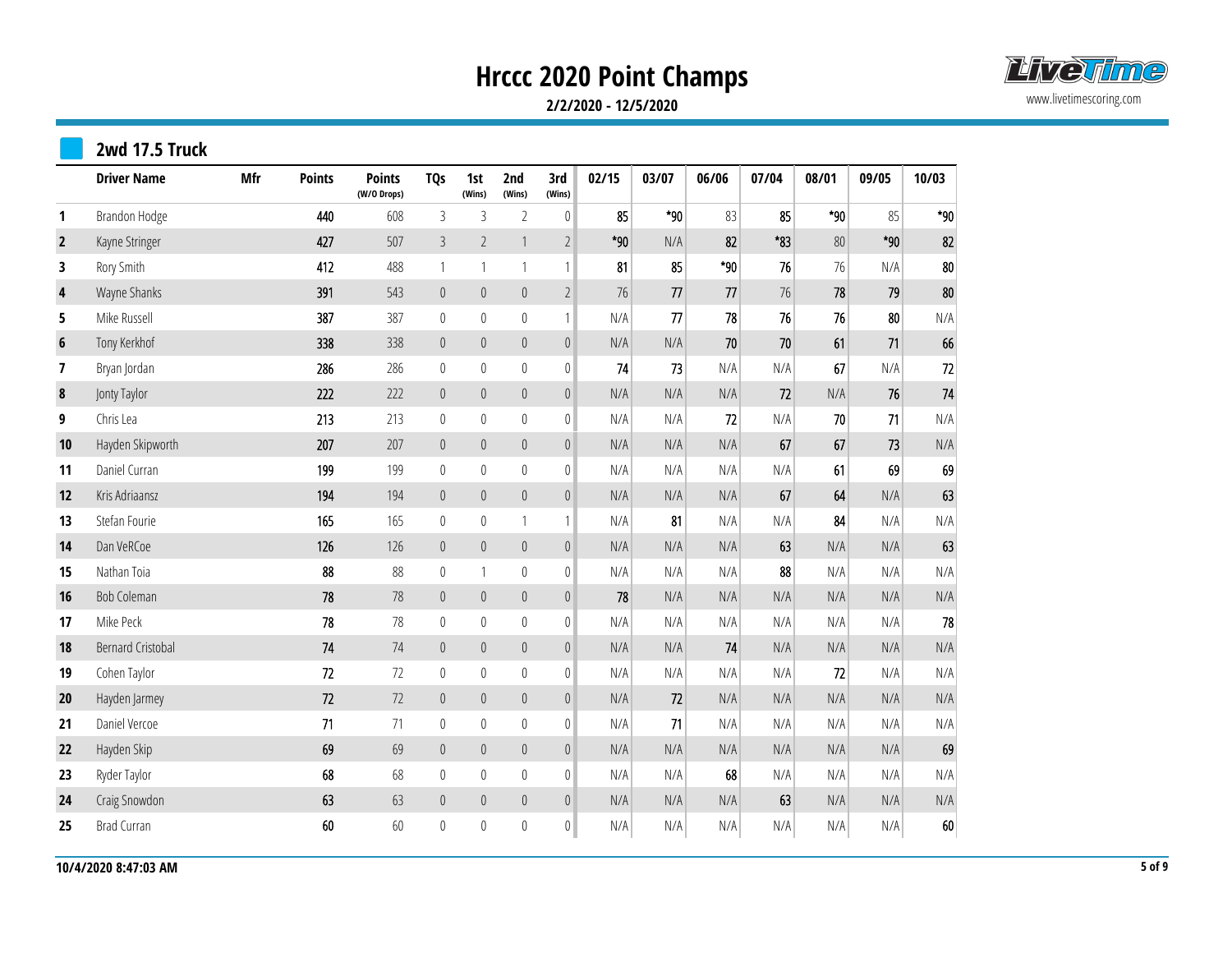

|                         | 4wd 17.5 Buggy           |     |               |                              |                  |                  |                  |                           |       |       |       |       |       |       |       |
|-------------------------|--------------------------|-----|---------------|------------------------------|------------------|------------------|------------------|---------------------------|-------|-------|-------|-------|-------|-------|-------|
|                         | <b>Driver Name</b>       | Mfr | <b>Points</b> | <b>Points</b><br>(W/O Drops) | <b>TQs</b>       | 1st<br>(Wins)    | 2nd<br>(Wins)    | 3rd<br>(Wins)             | 02/15 | 03/07 | 06/06 | 07/04 | 08/01 | 09/05 | 10/03 |
| 1                       | Shane Gollop             |     | 445           | 445                          | $\sqrt{4}$       | $\sqrt{4}$       | $\mathbf 1$      | $\mathbb O$               | $*90$ | N/A   | 89    | $*90$ | N/A   | $*86$ | $*90$ |
| $\overline{2}$          | Aiden Gregory            |     | 435           | 598                          | $\overline{2}$   | $\overline{2}$   | $\mathfrak{Z}$   | $\boldsymbol{0}$          | 78    | 85    | $*86$ | 85    | $*90$ | 89    | 85    |
| 3                       | <b>Braedon Clark</b>     |     | 415           | 572                          | $\mathbf{1}$     | 1                | $\mathbf{1}$     | $\sqrt{3}$                | 83    | $*90$ | 81    | 81    | 78    | 80    | 79    |
| $\overline{\mathbf{4}}$ | Kayne Stringer           |     | 385           | 459                          | $\pmb{0}$        | $\pmb{0}$        | $\boldsymbol{0}$ | $\ensuremath{\mathsf{1}}$ | 74    | N/A   | 75    | 76    | 80    | 75    | 79    |
| 5                       | Graeme McDougal          |     | 385           | 385                          | $\boldsymbol{0}$ | $\bf 0$          | $\boldsymbol{0}$ | $\mathbf{1}$              | 82    | N/A   | 74    | 74    | 80    | N/A   | 75    |
| $6\phantom{1}$          | <b>Bob Coleman</b>       |     | 380           | 518                          | $\pmb{0}$        | $\pmb{0}$        | $\boldsymbol{0}$ | $\mathbb O$               | 77    | 78    | 75    | 70    | 68    | 75    | 75    |
| 7                       | Rory Smith               |     | 343           | 343                          | 0                | $\mathbf 0$      | $\boldsymbol{0}$ | $\pmb{0}$                 | 70    | 74    | 70    | N/A   | 59    | N/A   | 70    |
| 8                       | Mike Russell             |     | 342           | 342                          | $\boldsymbol{0}$ | $\pmb{0}$        | $\mathbf 0$      | $\mathbf 0$               | N/A   | 72    | 63    | 69    | 66    | 72    | N/A   |
| 9                       | Dylan Toia               |     | 327           | 384                          | $\bf{0}$         | $\mathbf 0$      | $\boldsymbol{0}$ | $\pmb{0}$                 | 66    | N/A   | 68    | 60    | 57    | 67    | 66    |
| 10                      | Dean Evans               |     | 302           | 302                          | $\pmb{0}$        | $\pmb{0}$        | $\mathbf 0$      | $\mathbb O$               | N/A   | N/A   | 74    | 76    | 73    | 79    | N/A   |
| 11                      | Jeff Birse               |     | 248           | 248                          | $\bf{0}$         | 0                | $\boldsymbol{0}$ | $\mathbb{0}$              | N/A   | N/A   | 68    | 65    | 46    | 69    | N/A   |
| 12                      | Ben Hansen               |     | 223           | 223                          | $\mathbb O$      | $\mathbb O$      | $\mathbf 0$      | $\ensuremath{\mathsf{1}}$ | 71    | 79    | N/A   | 73    | N/A   | N/A   | N/A   |
| 13                      | Rudie Du Preez           |     | 195           | 195                          | $\mathbb O$      | $\bf{0}$         | $\boldsymbol{0}$ | $\mathbb O$               | N/A   | N/A   | N/A   | 65    | 68    | N/A   | 62    |
| 14                      | <b>Bernard Cristobal</b> |     | 190           | 190                          | $\mathbf 0$      | $\mathbb O$      | $\boldsymbol{0}$ | $\boldsymbol{0}$          | N/A   | N/A   | 63    | 60    | N/A   | 67    | N/A   |
| 15                      | Ross Webster             |     | 184           | 184                          | $\bf{0}$         | $\bf{0}$         | $\boldsymbol{0}$ | $\pmb{0}$                 | 69    | N/A   | N/A   | 60    | 55    | N/A   | N/A   |
| 16                      | Gavin Davidson           |     | 155           | 155                          | $\mathbb O$      | $\mathbf 0$      | $\mathbf{1}$     | $\boldsymbol{0}$          | N/A   | N/A   | N/A   | N/A   | 82    | N/A   | 73    |
| 17                      | Stefan Fourie            |     | 147           | 147                          | $\mathbb O$      | $\mathbb{0}$     | $\boldsymbol{0}$ | $\pmb{0}$                 | N/A   | 78    | N/A   | N/A   | 69    | N/A   | N/A   |
| 18                      | Martin Kmeto             |     | 130           | 130                          | $\boldsymbol{0}$ | $\pmb{0}$        | $\mathbf 0$      | $\mathbf 0$               | N/A   | 70    | 60    | N/A   | N/A   | N/A   | N/A   |
| 19                      | Jason Redwood            |     | 126           | 126                          | $\bf{0}$         | $\bf{0}$         | $\boldsymbol{0}$ | $\pmb{0}$                 | N/A   | N/A   | N/A   | N/A   | 62    | N/A   | 64    |
| 20                      | Hayden Moorhouse         |     | 115           | 115                          | $\mathbb O$      | $\mathbf 0$      | $\mathbf 0$      | $\boldsymbol{0}$          | N/A   | N/A   | N/A   | N/A   | 50    | 65    | N/A   |
| 21                      | Troy McKinlay            |     | $70$          | $70$                         | $\bf{0}$         | $\bf{0}$         | $\boldsymbol{0}$ | $\pmb{0}$                 | N/A   | N/A   | N/A   | N/A   | 70    | N/A   | N/A   |
| 22                      | Simon Roberts            |     | 68            | 68                           | $\mathbf 0$      | $\mathbf 0$      | $\boldsymbol{0}$ | $\boldsymbol{0}$          | N/A   | 68    | N/A   | N/A   | N/A   | N/A   | N/A   |
| 23                      | Chris Ware               |     | 67            | 67                           | $\pmb{0}$        | $\boldsymbol{0}$ | $\mathbf 0$      | $\boldsymbol{0}$          | N/A   | N/A   | N/A   | N/A   | N/A   | N/A   | 67    |
| 24                      | Matt Paul                |     | 61            | 61                           | $\pmb{0}$        | $\theta$         | $\boldsymbol{0}$ | $\boldsymbol{0}$          | N/A   | N/A   | N/A   | N/A   | N/A   | N/A   | 61    |
| 25                      | Lindsey Carew            |     | 55            | 55                           | $\mathbf 0$      | 0                | $\boldsymbol{0}$ | $\boldsymbol{0}$          | N/A   | N/A   | N/A   | N/A   | 55    | N/A   | N/A   |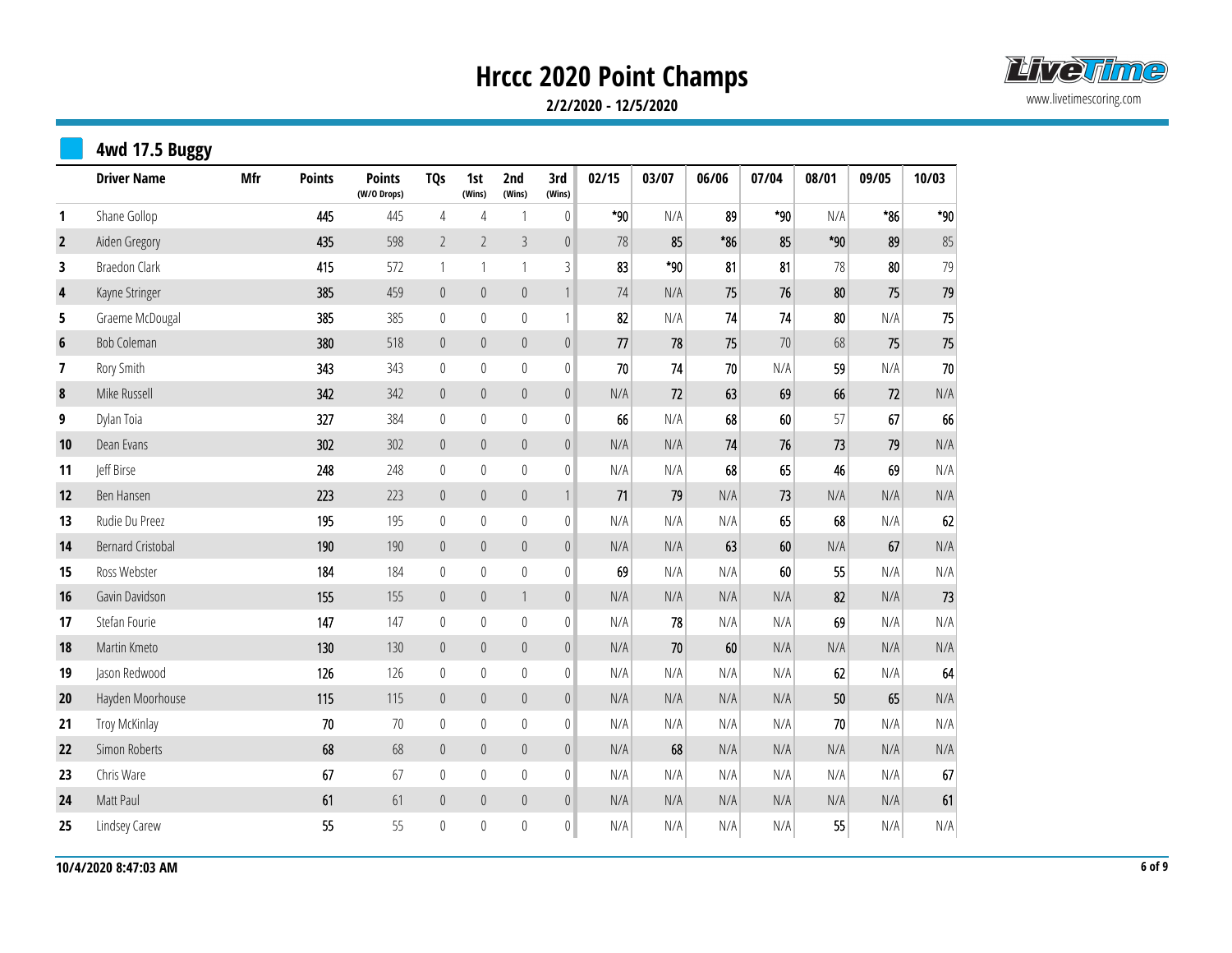

| 26               | Richard Adams      |            | 54            | 54                           | $\mathbb O$      | $\pmb{0}$        | $\mathbb O$      | $\vert 0 \vert$  | N/A   | N/A   | N/A   | N/A   | 54    | N/A   | N/A   |
|------------------|--------------------|------------|---------------|------------------------------|------------------|------------------|------------------|------------------|-------|-------|-------|-------|-------|-------|-------|
| 27               | Mason Carew        |            | 48            | 48                           | $\boldsymbol{0}$ | $\mathbb O$      | $\boldsymbol{0}$ | $\mathbf{0}$     | N/A   | N/A   | N/A   | N/A   | 48    | N/A   | N/A   |
|                  | 4wd 8.5 Buggy      |            |               |                              |                  |                  |                  |                  |       |       |       |       |       |       |       |
|                  | <b>Driver Name</b> | <b>Mfr</b> | <b>Points</b> | <b>Points</b><br>(W/O Drops) | <b>TQs</b>       | 1st<br>(Wins)    | 2nd<br>(Wins)    | 3rd<br>(Wins)    | 02/15 | 03/07 | 06/06 | 07/04 | 08/01 | 09/05 | 10/03 |
| $\mathbf{1}$     | William Hargreaves |            | 450           | 621                          | 5                | 5                | $\mathbb O$      | $\mathbb{0}$     | $*90$ | $*90$ | $*86$ | $*90$ | 85    | $*90$ | $*90$ |
| $\mathbf{2}$     | Logan Toia         |            | 401           | 401                          | $\mathbb O$      | 1                | $\overline{2}$   | $\mathbf{1}$     | 82    | N/A   | 88    | 81    | 71    | 79    | N/A   |
| 3                | Jared Sorensen     |            | 400           | 474                          | $\mathbf{0}$     | $\mathbf 0$      | $\mathbf{1}$     | $\mathbf{1}$     | N/A   | 85    | 74    | 82    | 79    | 76    | 78    |
| 4                | Jeremy Cassells    |            | 383           | 383                          | $\theta$         | $\theta$         | $\mathbf{1}$     | $\mathbf{1}$     | 84    | N/A   | 73    | 71    | N/A   | 77    | 78    |
| 5                | Glen Clarke        |            | 356           | 356                          | $\mathbf{0}$     | $\mathbf{0}$     | $\boldsymbol{0}$ | $\mathbf 0$      | N/A   | N/A   | 71    | 72    | 66    | 77    | 70    |
| $\boldsymbol{6}$ | Shane Gunn         |            | 334           | 387                          | $\mathbb O$      | $\pmb{0}$        | $\mathbb O$      | $\mathbf{1}$     | N/A   | 81    | 62    | 68    | 53    | 64    | 59    |
| $\overline{7}$   | Scott Brownhill    |            | 303           | 303                          | $\mathbf{0}$     | $\mathbf 0$      | $\mathbf{1}$     | 1                | N/A   | N/A   | 80    | 77    | 61    | N/A   | 85    |
| $\pmb{8}$        | Joe Daniels        |            | 293           | 293                          | $\mathbf 0$      | $\overline{0}$   | $\mathbb O$      | $\mathbf{1}$     | N/A   | N/A   | N/A   | 73    | 80    | 68    | 72    |
| 9                | Nathan Healey      |            | 274           | 274                          | $\mathbf{0}$     | $\mathbf 0$      | $\boldsymbol{0}$ | $\mathbf{0}$     | N/A   | N/A   | 71    | 73    | 58    | 72    | N/A   |
| 10               | Kyle George        |            | 221           | 221                          | $\theta$         | $\overline{0}$   | $\mathbb O$      | $\mathbb O$      | N/A   | N/A   | 76    | N/A   | 72    | 73    | N/A   |
| 11               | Alan Looi          |            | 218           | 218                          | $\theta$         | $\pmb{0}$        | $\mathbb{0}$     | $\overline{0}$   | N/A   | N/A   | N/A   | 73    | 69    | N/A   | 76    |
| 12               | Shane O'connor     |            | 164           | 164                          | $\mathbf{1}$     | $\mathbf{1}$     | $\mathbb O$      | $\mathbb O$      | N/A   | N/A   | 74    | N/A   | $*90$ | N/A   | N/A   |
| 13               | Matt Paul          |            | 163           | 163                          | $\pmb{0}$        | $\pmb{0}$        | $\boldsymbol{0}$ | $\mathbb O$      | N/A   | N/A   | 62    | 59    | 42    | N/A   | N/A   |
| 14               | Nathan Toia        |            | 145           | 145                          | $\mathbf 0$      | $\mathbf 0$      | $\mathbb O$      | $\mathbb O$      | 78    | N/A   | N/A   | N/A   | 67    | N/A   | N/A   |
| 15               | Ashton Witte       |            | 144           | 144                          | $\mathbf 0$      | $\mathbf{0}$     | $\boldsymbol{0}$ | $\boldsymbol{0}$ | N/A   | N/A   | N/A   | N/A   | 75    | N/A   | 69    |
| 16               | Matt Scoble        |            | 139           | 139                          | $\mathbf 0$      | $\boldsymbol{0}$ | $\mathbb O$      | $\mathbb O$      | N/A   | N/A   | N/A   | N/A   | N/A   | 66    | 73    |
| 17               | Jeremy Wood        |            | 131           | 131                          | $\mathbb O$      | $\mathbf 0$      | $\boldsymbol{0}$ | $\boldsymbol{0}$ | N/A   | 77    | N/A   | N/A   | N/A   | N/A   | 54    |
| 18               | Anthony Mara       |            | 124           | 124                          | $\mathbb O$      | $\pmb{0}$        | $\mathbb O$      | $\mathbb O$      | N/A   | N/A   | N/A   | 64    | 60    | N/A   | N/A   |
| 19               | Gael Bueno Ware    |            | 112           | 112                          | $\mathbf{0}$     | $\mathbf 0$      | $\boldsymbol{0}$ | $\boldsymbol{0}$ | N/A   | N/A   | N/A   | N/A   | 48    | N/A   | 64    |
| 20               | Neville Bishop     |            | 111           | 111                          | $\theta$         | $\mathbf{0}$     | $\pmb{0}$        | $\mathbb O$      | N/A   | N/A   | N/A   | N/A   | 53    | N/A   | 58    |
| 21               | Duane Jerard       |            | 104           | 104                          | $\theta$         | $\mathbf{0}$     | $\boldsymbol{0}$ | $\mathbf 0$      | N/A   | N/A   | N/A   | 59    | 45    | N/A   | N/A   |
| 22               | Shane Oconnor      |            | 82            | 82                           | $\theta$         | $\overline{0}$   | $\pmb{0}$        | $\mathbf{1}$     | N/A   | N/A   | N/A   | N/A   | N/A   | 82    | N/A   |
| 23               | Rudie Duprezz      |            | 76            | 76                           | $\mathbf{0}$     | $\mathbf{0}$     | $\boldsymbol{0}$ | $\mathbf 0$      | N/A   | 76    | N/A   | N/A   | N/A   | N/A   | N/A   |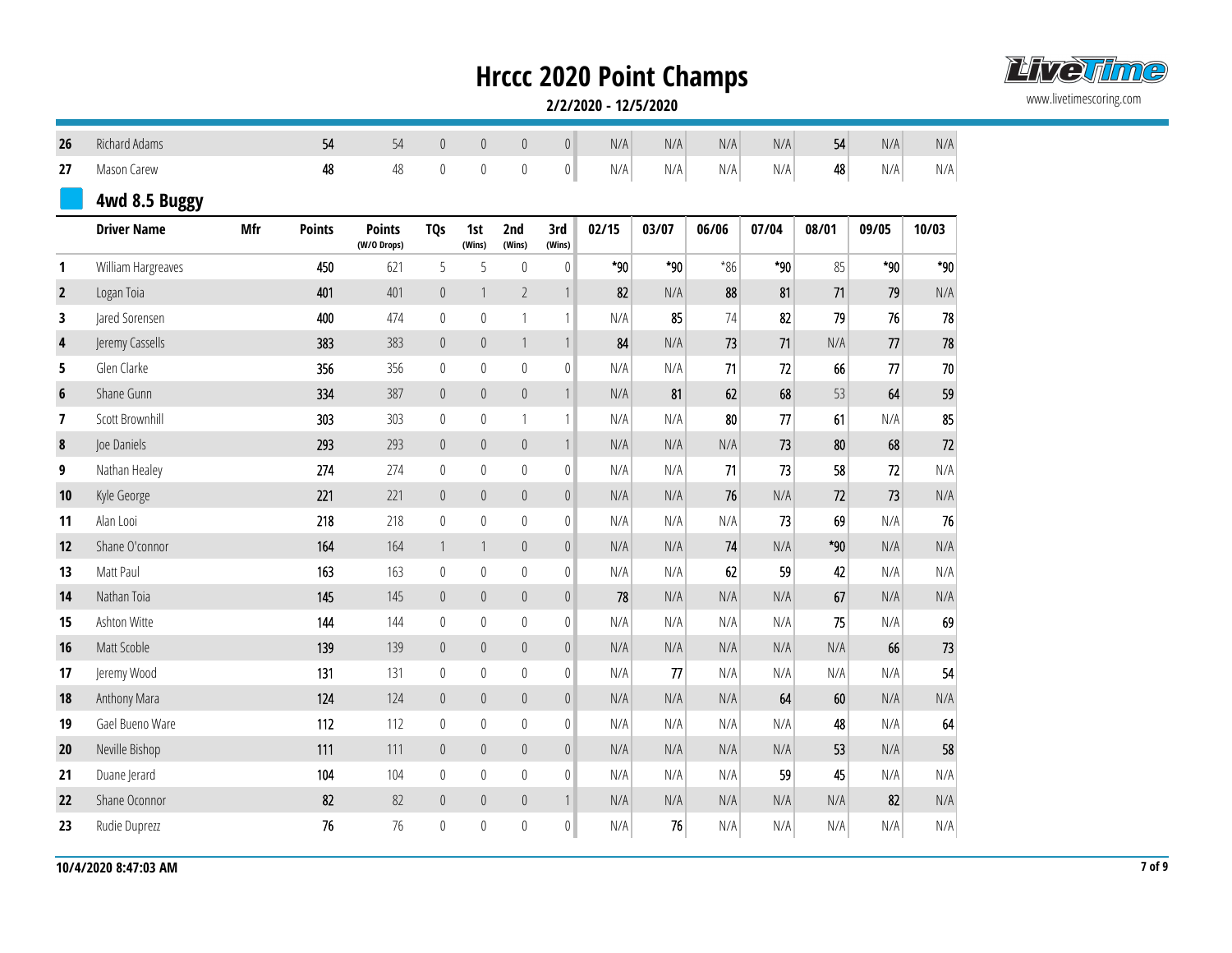

| 24             | Lindsey Carew      |     | 75            | 75                           | $\boldsymbol{0}$ | $\theta$       | $\mathbf 0$      | $\mathbf 0$      | N/A   | 75    | N/A   | N/A      | N/A   | N/A   | N/A                     |
|----------------|--------------------|-----|---------------|------------------------------|------------------|----------------|------------------|------------------|-------|-------|-------|----------|-------|-------|-------------------------|
| 25             | Jayden Chitty      |     | $70$          | 70                           | $\mathbb O$      | $\mathbb O$    | $\boldsymbol{0}$ | $\mathbb O$      | N/A   | N/A   | N/A   | N/A      | 70    | N/A   | N/A                     |
| 26             | David Ward         |     | 69            | 69                           | $\pmb{0}$        | $\mathbb O$    | $\mathbb O$      | $\pmb{0}$        | N/A   | N/A   | N/A   | N/A      | N/A   | N/A   | 69                      |
| 27             | Dwayne Fletcher    |     | 67            | 67                           | $\mathbb O$      | $\mathbf{0}$   | $\mathbf{0}$     | $\mathbf 0$      | N/A   | N/A   | 67    | N/A      | N/A   | N/A   | N/A                     |
| 28             | Jason Redwood      |     | 62            | 62                           | $\boldsymbol{0}$ | $\mathbb O$    | $\mathbb O$      | $\mathbb O$      | N/A   | N/A   | N/A   | 62       | N/A   | N/A   | N/A                     |
| 29             | Ainsley Howitt     |     | 62            | 62                           | $\mathbf 0$      | $\mathbf{0}$   | $\mathbf 0$      | $\mathbf 0$      | N/A   | N/A   | N/A   | N/A      | N/A   | 62    | N/A                     |
| 30             | Rudie Du Preez     |     | 62            | 62                           | $\boldsymbol{0}$ | $\theta$       | $\mathbb O$      | $\boldsymbol{0}$ | N/A   | N/A   | 62    | N/A      | N/A   | N/A   | N/A                     |
| 31             | James VeRCoe       |     | 59            | 59                           | $\boldsymbol{0}$ | $\mathbb O$    | $\boldsymbol{0}$ | $\mathbb O$      | N/A   | N/A   | N/A   | N/A      | N/A   | N/A   | 59                      |
| 32             | Derrick Yao        |     | 58            | 58                           | $\boldsymbol{0}$ | $\theta$       | $\mathbb O$      | $\boldsymbol{0}$ | N/A   | N/A   | N/A   | N/A      | N/A   | N/A   | 58                      |
| 33             | Alex Cordes        |     | 57            | 57                           | $\mathbb O$      | $\mathbf{0}$   | $\boldsymbol{0}$ | $\mathbf 0$      | N/A   | N/A   | N/A   | N/A      | 57    | N/A   | N/A                     |
| 34             | Mark Gregory       |     | 53            | 53                           | $\boldsymbol{0}$ | $\mathbb O$    | $\mathbb{0}$     | $\mathbb O$      | N/A   | N/A   | N/A   | N/A      | N/A   | N/A   | 53                      |
| 35             | Pang Pang Zhu      |     | 51            | 51                           | $\boldsymbol{0}$ | 0              | $\mathbb O$      | $\mathbf 0$      | N/A   | N/A   | N/A   | N/A      | N/A   | N/A   | 51                      |
| 36             | Matt Wimot         |     | 48            | 48                           | $\mathbf 0$      | $\mathbf 0$    | $\mathbf 0$      | $\boldsymbol{0}$ | N/A   | N/A   | N/A   | N/A      | 48    | N/A   | N/A                     |
| 37             | Rob Davies         |     | 48            | 48                           | $\mathbb O$      | $\mathbb O$    | $\boldsymbol{0}$ | $\boldsymbol{0}$ | N/A   | N/A   | N/A   | N/A      | N/A   | N/A   | 48                      |
| 38             | Taylor Wilmot      |     | 45            | 45                           | $\boldsymbol{0}$ | $\mathbf 0$    | $\mathbb O$      | $\mathbf 0$      | N/A   | N/A   | N/A   | N/A      | 45    | N/A   | N/A                     |
| 39             | Luke Underwood     |     | 42            | 42                           | $\mathbf 0$      | $\mathbf 0$    | $\mathbf 0$      | 0                | N/A   | N/A   | N/A   | N/A      | 42    | N/A   | $\mathsf{N}/\mathsf{A}$ |
|                |                    |     |               |                              |                  |                |                  |                  |       |       |       |          |       |       |                         |
|                | <b>Allcomers</b>   |     |               |                              |                  |                |                  |                  |       |       |       |          |       |       |                         |
|                | <b>Driver Name</b> | Mfr | <b>Points</b> | <b>Points</b><br>(W/O Drops) | <b>TQs</b>       | 1st<br>(Wins)  | 2nd<br>(Wins)    | 3rd<br>(Wins)    | 02/15 | 03/07 | 06/06 | 07/04    | 08/01 | 09/05 | 10/03                   |
| 1              | Dylan Toia         |     | 426           | 426                          | $\sqrt{4}$       | $\overline{2}$ | $\mathbf{1}$     | $\mathbf{1}$     | 85    | N/A   | $*78$ | $*_{83}$ | $*90$ | $*90$ | N/A                     |
| $\overline{2}$ | Jonty Taylor       |     | 412           | 412                          | $\pmb{0}$        | $\theta$       | $\mathfrak{Z}$   | $\mathbf{1}$     | N/A   | N/A   | 81    | 79       | 82    | 85    | 85                      |
| 3              | Ethan Scothern     |     | 391           | 460                          | $\mathbf 0$      | $\mathbf{0}$   | $\mathbf{0}$     | 1                | 78    | 78    | 69    | N/A      | 79    | 75    | 81                      |
| 4              | Cohen Taylor       |     | 327           | 327                          | $\boldsymbol{0}$ | $\mathbf{1}$   | $\mathbf{1}$     | $\mathbf{1}$     | N/A   | N/A   | 79    | 86       | 82    | 80    | N/A                     |
| 5              | Rowan Lea          |     | 243           | 243                          | $\boldsymbol{0}$ | $\mathbf{1}$   | $\boldsymbol{0}$ | $\mathbf 0$      | N/A   | N/A   | 89    | N/A      | 77    | 77    | N/A                     |
| 6              | Hayden Skipworth   |     | 226           | 226                          | $\boldsymbol{0}$ | $\theta$       | $\pmb{0}$        | $\boldsymbol{0}$ | N/A   | N/A   | 77    | N/A      | 74    | 75    | N/A                     |
| 7              | Tony Kerkhof       |     | 214           | 214                          | $\boldsymbol{0}$ | $\mathbb O$    | $\boldsymbol{0}$ | $\boldsymbol{0}$ | N/A   | N/A   | N/A   | N/A      | 64    | 73    | $77$                    |
| 8              | Dylan Curran       |     | 210           | 210                          | $\boldsymbol{0}$ | $\theta$       | $\pmb{0}$        | $\pmb{0}$        | N/A   | N/A   | N/A   | N/A      | 68    | 69    | 73                      |